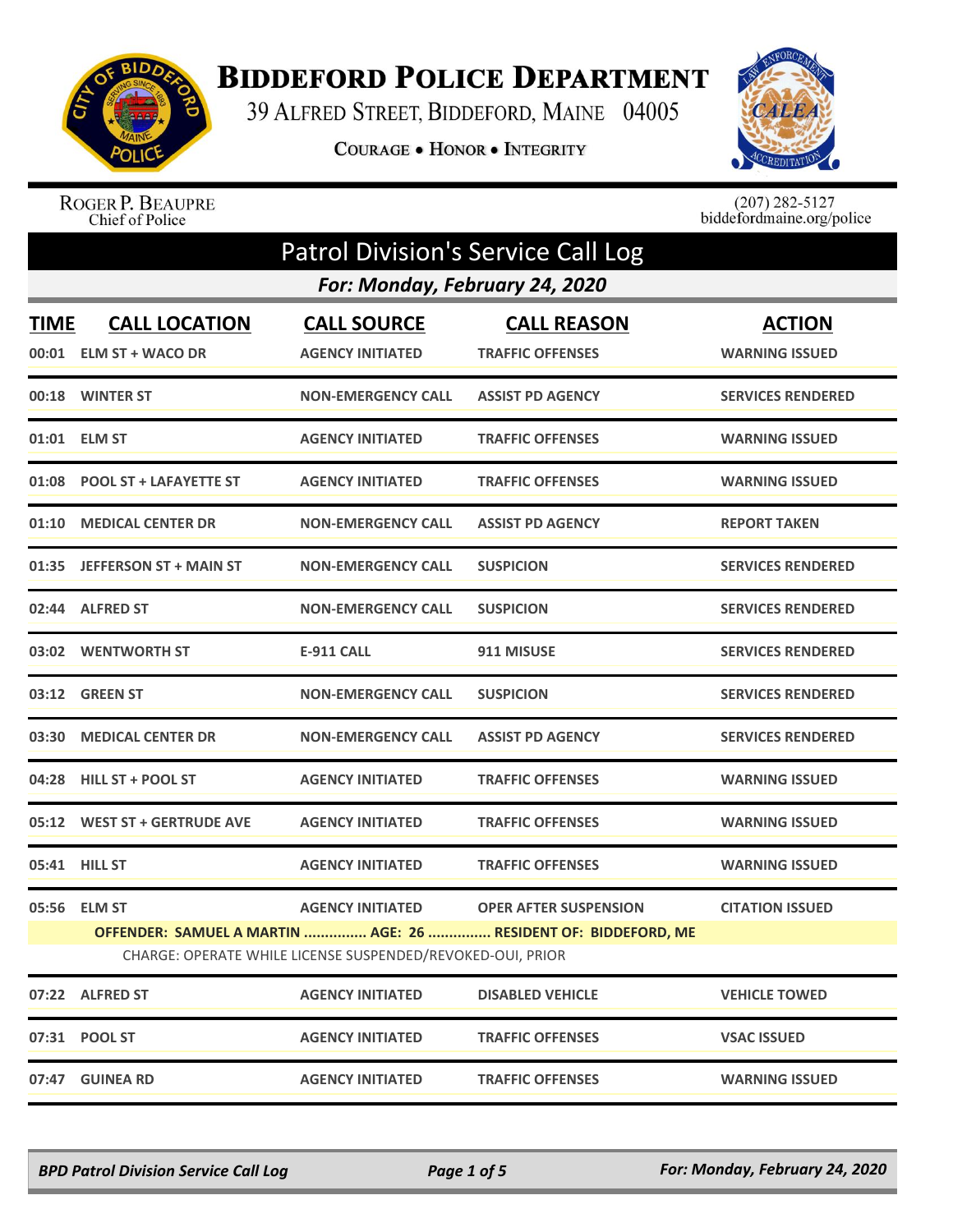| <b>TIME</b> | <b>CALL LOCATION</b><br>07:47 GREEN ST | <b>CALL SOURCE</b><br><b>AGENCY INITIATED</b> | <b>CALL REASON</b><br><b>PARKING COMPLAINT</b> | <b>ACTION</b><br><b>SERVICES RENDERED</b> |
|-------------|----------------------------------------|-----------------------------------------------|------------------------------------------------|-------------------------------------------|
|             | 07:56 GUINEA RD                        | <b>AGENCY INITIATED</b>                       | <b>TRAFFIC OFFENSES</b>                        | <b>VSAC ISSUED</b>                        |
|             | 08:06 SOUTH ST                         | <b>NON-EMERGENCY CALL</b>                     | <b>HARASSMENT</b>                              | <b>REPORT TAKEN</b>                       |
|             | 08:06 GOVE ST                          | <b>AGENCY INITIATED</b>                       | <b>PARKING COMPLAINT</b>                       | <b>SERVICES RENDERED</b>                  |
|             | 08:15 GOVE ST                          | <b>RADIO</b>                                  | <b>ILLEGAL ATTACHMENT</b>                      | <b>NO VIOLATION</b>                       |
|             | 08:16 GUINEA RD                        | <b>AGENCY INITIATED</b>                       | <b>TRAFFIC OFFENSES</b>                        | <b>VSAC ISSUED</b>                        |
|             | 08:22 SOUTH ST                         | <b>RADIO</b>                                  | <b>BLASTING</b>                                | <b>SERVICES RENDERED</b>                  |
|             | 08:36 GUINEA RD                        | <b>AGENCY INITIATED</b>                       | <b>TRAFFIC OFFENSES</b>                        | <b>VSAC ISSUED</b>                        |
|             | 08:36 ALFRED ST                        | <b>AGENCY INITIATED</b>                       | <b>TRAFFIC OFFENSES</b>                        | <b>VSAC ISSUED</b>                        |
|             | 08:40 MAIN ST + MT PLEASANT ST         | <b>AGENCY INITIATED</b>                       | <b>TRAFFIC OFFENSES</b>                        | <b>VSAC ISSUED</b>                        |
|             | 08:53 ALFRED ST                        | <b>AGENCY INITIATED</b>                       | <b>TRAFFIC OFFENSES</b>                        | <b>WARNING ISSUED</b>                     |
|             | 08:57 POOL ST                          | <b>OTHER</b>                                  | <b>THEFT/ RENTAL SCAM</b>                      | <b>REPORT TAKEN</b>                       |
|             | 09:07 ALFRED ST                        | <b>E-911 CALL</b>                             | 911 MISUSE                                     | <b>SERVICES RENDERED</b>                  |
|             | 09:14 POOL ST                          | <b>AGENCY INITIATED</b>                       | <b>TRAFFIC OFFENSES</b>                        | <b>VSAC ISSUED</b>                        |
|             | 09:25 HILL ST + WINTER GARDEN          | <b>AGENCY INITIATED</b>                       | <b>TRAFFIC OFFENSES</b>                        | <b>VSAC ISSUED</b>                        |
|             | 09:27 MARINER WAY                      | <b>E-911 CALL</b>                             | 911 MISUSE                                     | <b>SERVICES RENDERED</b>                  |
|             | 09:52 ALFRED ST                        | <b>WALK-IN AT STATION</b>                     | <b>DRUG BOX</b>                                | <b>SERVICES RENDERED</b>                  |
|             | 10:49 ALFRED ST                        | <b>WALK-IN AT STATION</b>                     | <b>ARTICLES LOST/FOUND</b>                     | <b>REPORT TAKEN</b>                       |
|             | 11:13 HILL ST + RAYMOND ST             | <b>AGENCY INITIATED</b>                       | <b>TRAFFIC OFFENSES</b>                        | <b>WARNING ISSUED</b>                     |
|             | 12:02 ALFRED ST                        | <b>NON-EMERGENCY CALL</b>                     | <b>COURT ORDERED CHECK IN</b>                  | <b>CALL TRANSFERRED</b>                   |
|             | 12:03 ALFRED ST                        | <b>NON-EMERGENCY CALL</b>                     | <b>COURT ORDERED CHECK IN</b>                  | <b>CALL TRANSFERRED</b>                   |
|             | 12:26 ELM ST                           | <b>E-911 CALL</b>                             | <b>DOMESTIC COMPLAINTS</b>                     | <b>TRANSPORT TO HOSPITAL</b>              |
|             | 12:35 SOUTH ST + SOUTHVIEW DR          | <b>AGENCY INITIATED</b>                       | <b>TRAFFIC OFFENSES</b>                        | <b>WARNING ISSUED</b>                     |
|             | 12:41 SOUTH ST + MAY ST                | <b>AGENCY INITIATED</b>                       | <b>TRAFFIC OFFENSES</b>                        | <b>VSAC ISSUED</b>                        |
|             | 12:46 ELM ST                           | <b>AGENCY INITIATED</b>                       | <b>TRAFFIC OFFENSES</b>                        | <b>WARNING ISSUED</b>                     |

*BPD Patrol Division Service Call Log Page 2 of 5 For: Monday, February 24, 2020*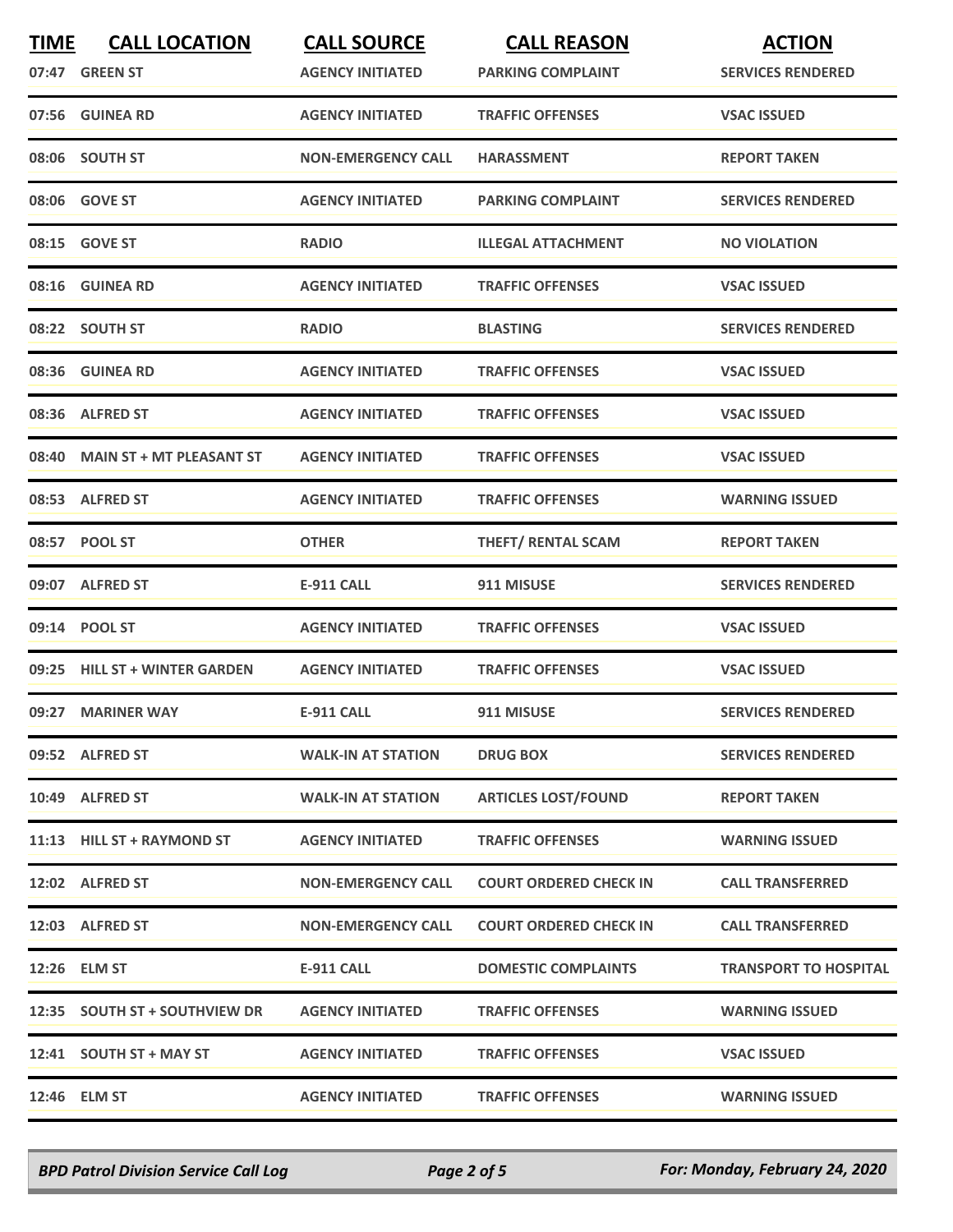| <b>TIME</b> | <b>CALL LOCATION</b><br>12:50 BOULDER WAY       | <b>CALL SOURCE</b><br><b>NON-EMERGENCY CALL</b> | <b>CALL REASON</b><br><b>SUSPICION</b>    | <b>ACTION</b><br><b>SERVICES RENDERED</b> |
|-------------|-------------------------------------------------|-------------------------------------------------|-------------------------------------------|-------------------------------------------|
|             | 12:53 SOUTH ST + WESTMORE AVE                   | <b>AGENCY INITIATED</b>                         | <b>TRAFFIC OFFENSES</b>                   | <b>VSAC ISSUED</b>                        |
|             | 12:55 ELM ST                                    | <b>WALK-IN AT STATION</b>                       | <b>PAPERWORK</b>                          | <b>SERVICES RENDERED</b>                  |
|             | 13:04 FOSS ST                                   | <b>NON-EMERGENCY CALL</b>                       | ATTEMPTED/THREATENED SUICIDE REPORT TAKEN |                                           |
|             | 13:06 SOUTH ST                                  | <b>AGENCY INITIATED</b>                         | <b>TRAFFIC OFFENSES</b>                   | <b>VSAC ISSUED</b>                        |
|             | 13:18 SOUTH ST + MAPLEWOOD AVE                  | <b>AGENCY INITIATED</b>                         | <b>TRAFFIC OFFENSES</b>                   | <b>WARNING ISSUED</b>                     |
| 13:29       | <b>SOUTH ST + MCKENNEY DR</b>                   | <b>AGENCY INITIATED</b>                         | <b>TRAFFIC OFFENSES</b>                   | <b>WARNING ISSUED</b>                     |
|             | 13:30 ALFRED ST                                 | <b>WALK-IN AT STATION</b>                       | <b>COURT ORDERED CHECK IN</b>             | <b>SERVICES RENDERED</b>                  |
|             | 13:35 MAY ST                                    | <b>AGENCY INITIATED</b>                         | <b>TRAFFIC OFFENSES</b>                   | <b>WARNING ISSUED</b>                     |
|             | 13:37 SOUTH ST                                  | <b>AGENCY INITIATED</b>                         | <b>TRAFFIC OFFENSES</b>                   | <b>WARNING ISSUED</b>                     |
|             | 13:44 SOUTH ST                                  | <b>AGENCY INITIATED</b>                         | <b>TRAFFIC OFFENSES</b>                   | <b>WARNING ISSUED</b>                     |
|             | 13:47 ALFRED ST                                 | <b>AGENCY INITIATED</b>                         | <b>TRAFFIC OFFENSES</b>                   | <b>VSAC ISSUED</b>                        |
|             | 13:48 SOUTH ST                                  | <b>AGENCY INITIATED</b>                         | <b>TRAFFIC OFFENSES</b>                   | <b>WARNING ISSUED</b>                     |
| 13:49       | <b>ELM ST</b>                                   | <b>NON-EMERGENCY CALL</b>                       | <b>PEDESTRIAN CHECK</b>                   | <b>SERVICES RENDERED</b>                  |
|             | 14:00 SOUTH ST + MCKENNEY DR                    | <b>AGENCY INITIATED</b>                         | <b>TRAFFIC OFFENSES</b>                   | <b>WARNING ISSUED</b>                     |
|             | 14:03 TIGER WAY                                 | <b>AGENCY INITIATED</b>                         | <b>ASSIST PD AGENCY</b>                   | <b>REPORT TAKEN</b>                       |
|             | 14:08 SOUTH ST + MAPLEWOOD AVE AGENCY INITIATED |                                                 | <b>TRAFFIC OFFENSES</b>                   | <b>WARNING ISSUED</b>                     |
|             | 14:14 SOUTH ST                                  | <b>AGENCY INITIATED</b>                         | <b>TRAFFIC OFFENSES</b>                   | <b>WARNING ISSUED</b>                     |
|             | 14:22 SOUTH ST + WESTERN AVE                    | <b>AGENCY INITIATED</b>                         | <b>TRAFFIC OFFENSES</b>                   | <b>WARNING ISSUED</b>                     |
|             | 14:41 MAY ST + LAMOTHE AVE                      | <b>AGENCY INITIATED</b>                         | <b>TRAFFIC OFFENSES</b>                   | <b>VSAC ISSUED</b>                        |
|             | 14:59 SOUTH ST + BROWN FARM RD                  | <b>AGENCY INITIATED</b>                         | <b>TRAFFIC OFFENSES</b>                   | <b>WARNING ISSUED</b>                     |
|             | 15:08 SOUTH ST                                  | <b>AGENCY INITIATED</b>                         | <b>TRAFFIC OFFENSES</b>                   | <b>VSAC ISSUED</b>                        |
|             | 15:21 SOUTH ST + FOX HOLLOW DR                  | <b>AGENCY INITIATED</b>                         | <b>TRAFFIC OFFENSES</b>                   | <b>WARNING ISSUED</b>                     |
|             | 15:26 JEFFERSON ST                              | <b>RADIO</b>                                    | <b>ARTICLES LOST/FOUND</b>                | <b>SERVICES RENDERED</b>                  |
|             | 15:29 SOUTH ST + VILLAGE LN                     | <b>AGENCY INITIATED</b>                         | <b>TRAFFIC OFFENSES</b>                   | <b>VSAC ISSUED</b>                        |

*BPD Patrol Division Service Call Log Page 3 of 5 For: Monday, February 24, 2020*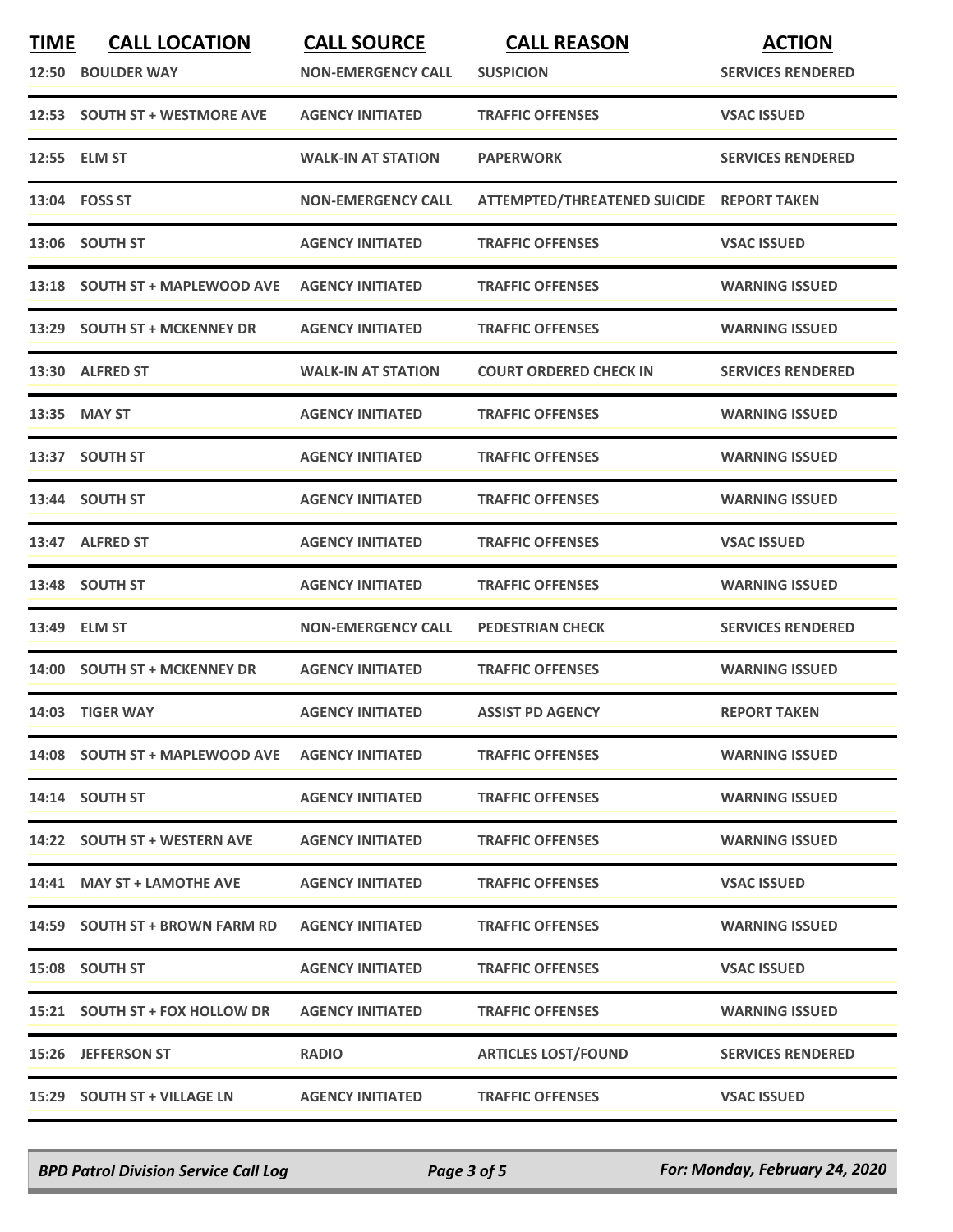| <b>TIME</b> | <b>CALL LOCATION</b><br>15:43 SOUTH ST + MAPLEWOOD AVE    | <b>CALL SOURCE</b><br><b>AGENCY INITIATED</b> | <b>CALL REASON</b><br><b>TRAFFIC OFFENSES</b>                                                  | <b>ACTION</b><br><b>WARNING ISSUED</b> |
|-------------|-----------------------------------------------------------|-----------------------------------------------|------------------------------------------------------------------------------------------------|----------------------------------------|
|             | 15:44 LINCOLN ST                                          | <b>WALK-IN AT STATION</b>                     | <b>ARTICLES LOST/FOUND</b>                                                                     | <b>REPORT TAKEN</b>                    |
|             | 16:01 PINNACLE LN + SOUTH ST                              | <b>AGENCY INITIATED</b>                       | <b>TRAFFIC OFFENSES</b>                                                                        | <b>WARNING ISSUED</b>                  |
|             | 16:08 SOUTH ST + PAQUIN AVE                               | <b>AGENCY INITIATED</b>                       | <b>TRAFFIC OFFENSES</b>                                                                        | <b>WARNING ISSUED</b>                  |
|             | 16:12 ALFRED ST                                           | <b>OTHER</b>                                  | <b>PAPERWORK</b>                                                                               | <b>SERVICES RENDERED</b>               |
|             | 16:12 SACO FALLS WAY                                      | <b>NON-EMERGENCY CALL</b>                     | <b>JUVENILE OFFENSES</b>                                                                       | <b>SERVICES RENDERED</b>               |
|             | 16:23 MAIN ST                                             | <b>RADIO</b>                                  | <b>DISABLED VEHICLE</b>                                                                        | <b>SERVICES RENDERED</b>               |
|             | <b>16:59 COUNTRY DR</b>                                   | <b>E-911 CALL</b>                             | 911 MISUSE                                                                                     | <b>SERVICES RENDERED</b>               |
|             | 17:16 OAK RIDGE RD + CAITLYNS WAY NON-EMERGENCY CALL      |                                               | <b>SUSPICION</b>                                                                               | <b>SERVICES RENDERED</b>               |
|             | 17:18 DARTMOUTH ST                                        | <b>E-911 CALL</b>                             | 911 MISUSE                                                                                     | <b>NO ACTION REQUIRED</b>              |
|             | 17:32 WENTWORTH ST                                        | <b>NON-EMERGENCY CALL</b>                     | <b>DISTURBANCE / NOISE</b>                                                                     | <b>REFERRED OTHER AGENCY</b>           |
|             | 18:22 PEARL ST                                            | <b>WALK-IN AT STATION</b>                     | <b>MOTOR VEHICLE THEFT</b>                                                                     | <b>SERVICES RENDERED</b>               |
|             | 18:26 MEDICAL CENTER DR                                   | <b>NON-EMERGENCY CALL</b>                     | <b>ALL OTHER</b>                                                                               | <b>REPORT TAKEN</b>                    |
|             | 18:31 ALFRED ST                                           | <b>AGENCY INITIATED</b>                       | <b>TRAFFIC OFFENSES</b>                                                                        | <b>WARNING ISSUED</b>                  |
|             | 19:08 WESTERN AVE                                         | <b>E-911 CALL</b>                             | 911 MISUSE                                                                                     | <b>NO ACTION REQUIRED</b>              |
|             | 20:11 FOLSOM DR                                           | <b>NON-EMERGENCY CALL</b>                     | <b>TRESPASSING</b>                                                                             | <b>NO VIOLATION</b>                    |
|             | 21:01 ALFRED ST                                           | <b>RADIO</b>                                  | <b>ALL OTHER</b>                                                                               | <b>SERVICES RENDERED</b>               |
|             | 21:10 ALFRED ST + MEDICAL CENTER D AGENCY INITIATED       |                                               | <b>TRAFFIC OFFENSES</b>                                                                        | <b>WARNING ISSUED</b>                  |
|             | 21:20 HILL ST                                             | <b>AGENCY INITIATED</b>                       | <b>SUSPICION</b>                                                                               | <b>SERVICES RENDERED</b>               |
|             | 21:22 JOHN ST                                             | <b>NON-EMERGENCY CALL</b>                     | <b>SUSPICION</b>                                                                               | <b>GONE ON ARRIVAL</b>                 |
|             | 21:23 HILL ST                                             | <b>AGENCY INITIATED</b>                       | <b>PAPERWORK</b>                                                                               | <b>NEGATIVE CONTACT</b>                |
|             | 23:04 HILL ST<br><b>CHARGE: DOMESTIC VIOLENCE ASSAULT</b> | <b>NON-EMERGENCY CALL</b>                     | <b>DOMESTIC COMPLAINTS</b><br>OFFENDER: ELIZABETH M NAPPI  AGE: 30  RESIDENT OF: BIDDEFORD, ME | <b>ARREST(S) MADE</b>                  |
|             | 23:06 ALFRED ST + BOULDER WAY                             | <b>AGENCY INITIATED</b>                       | <b>TRAFFIC OFFENSES</b>                                                                        | <b>WARNING ISSUED</b>                  |
|             | 23:09 GRAHAM ST                                           | <b>NON-EMERGENCY CALL</b>                     | ATTEMPTED/THREATENED SUICIDE UNFOUNDED                                                         |                                        |

*BPD Patrol Division Service Call Log Page 4 of 5 For: Monday, February 24, 2020*